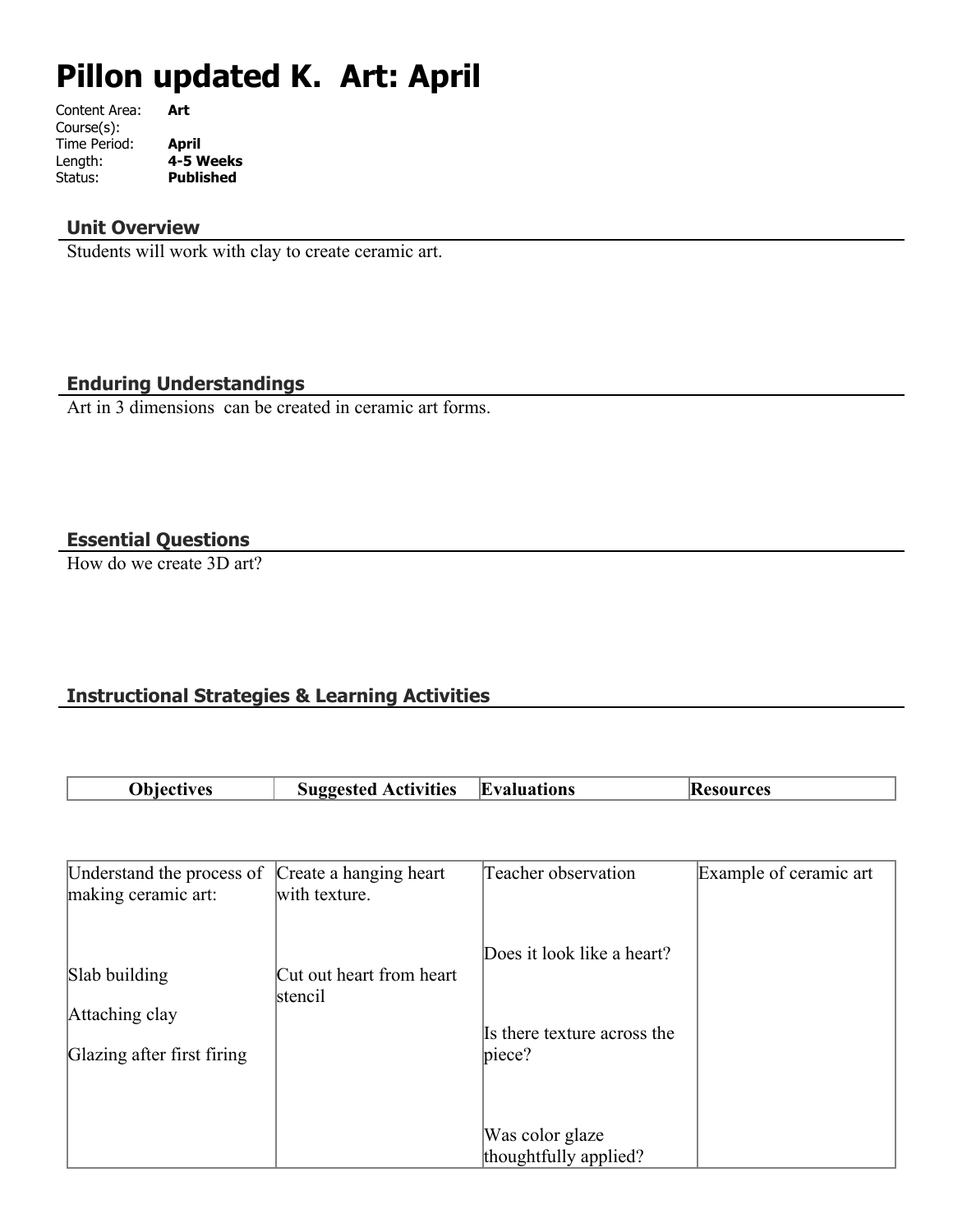## **Integration of Career Readiness, Life Literacies and Key Skills**

| <b>TECH.9.4.2.CL</b> | Creativity and Innovation                                                                    |
|----------------------|----------------------------------------------------------------------------------------------|
| <b>TECH.9.4.2.CT</b> | Critical Thinking and Problem-solving                                                        |
| TECH.9.4.2.CT.2      | Identify possible approaches and resources to execute a plan (e.g., 1.2.2.CR1b, 8.2.2.ED.3). |
| TECH.9.4.2.CI.2      | Demonstrate originality and inventiveness in work (e.g., 1.3A.2CR1a).                        |
| WRK.9.2.2.CAP.1      | Make a list of different types of jobs and describe the skills associated with each job.     |
| TECH.9.4.2.CT.3      | Use a variety of types of thinking to solve problems (e.g., inductive, deductive).           |
|                      | Different types of jobs require different knowledge and skills.                              |
| <b>WRK.9.2.2.CAP</b> | Career Awareness and Planning                                                                |

## **Technology and Design Integration**

Students will interact with the lesson through the Smartboard

## **Interdisciplinary Connections**

| LA.SL.K.1 | Participate in collaborative conversations with diverse partners about kindergarten topics<br>and texts with peers and adults in small and larger groups. |
|-----------|-----------------------------------------------------------------------------------------------------------------------------------------------------------|
| LA.SL.K.3 | Ask and answer questions in order to seek help, get information, or clarify something that<br>is not understood.                                          |

## **Differentiation**

- Understand that gifted students, just like all students, come to school to learn and be challenged.
- Pre-assess your students. Find out their areas of strength as well as those areas you may need to address before students move on.
- Consider grouping gifted students together for at least part of the school day.
- Plan for differentiation. Consider pre-assessments, extension activities, and compacting the curriculum.
- Use phrases like "You've shown you don't need more practice" or "You need more practice" instead of words like "qualify" or "eligible" when referring to extension work.
- Encourage high-ability students to take on challenges. Because they're often used to getting good grades, gifted students may be risk averse.

## **Definitions of Differentiation Components**:

o Content – the specific information that is to be taught in the lesson/unit/course of instruction.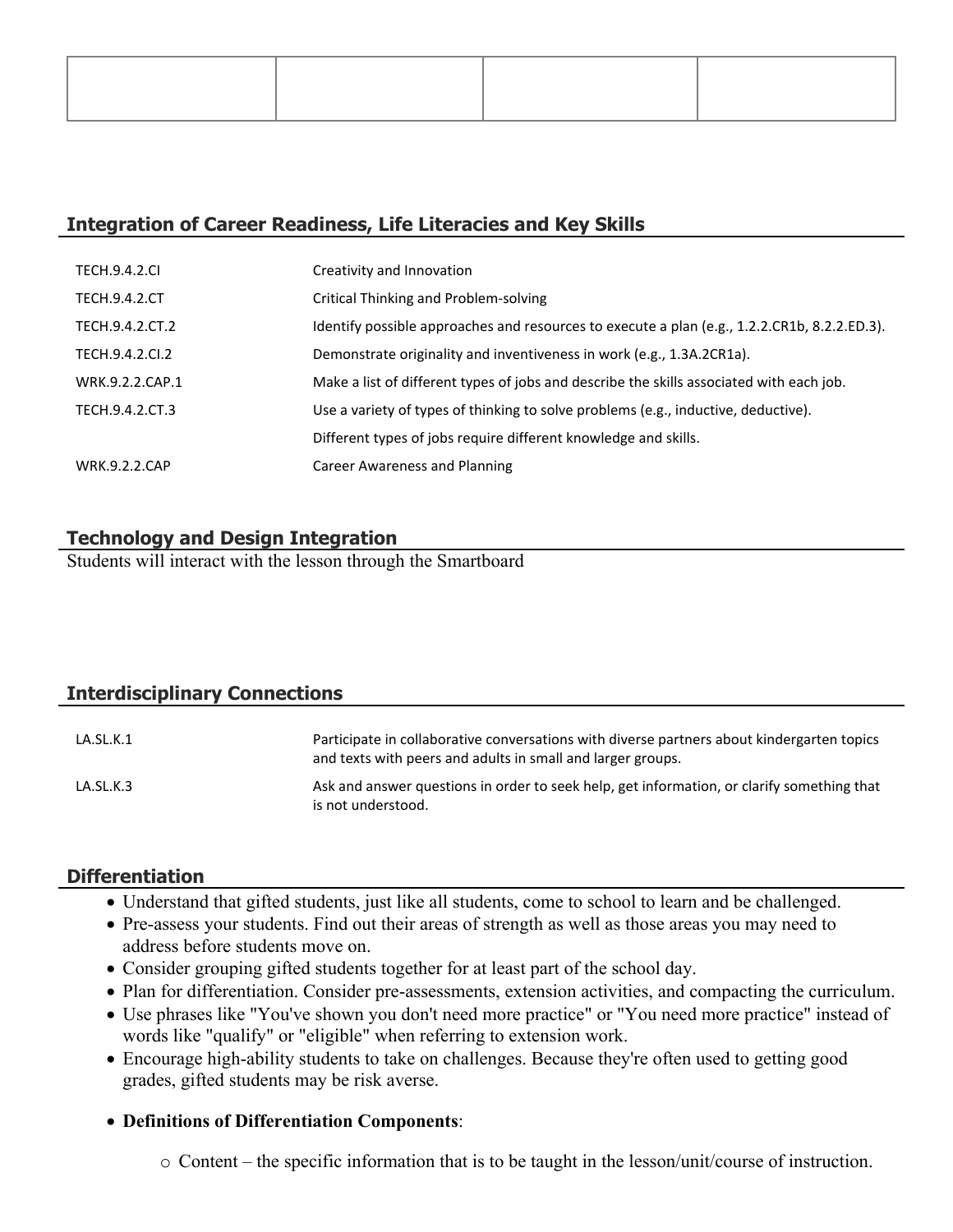- o Process how the student will acquire the content information.
- o Product how the student will demonstrate understanding of the content.
- o Learning Environment the environment where learning is taking place including physical location and/or student grouping

#### **Differentiation occurring in this unit:**

Encourage risk taking in creating thier pictures as opportunities to stretch skills during production.

Support students with motor skills needed to manipulate art materials.

Actively assess to identify student interests, learning preferences and the ability to work independently.

For Gifted:

Encourage students to explore concepts in depth and encourage independent studies or investigations. Use thematic instruction to connect learning across the curriculum. Encourage creative expression and thinking by allowing students to choose how to approach a problem or assignment. Expand students' time for free reading. Invite students to explore different points of view on a topic of study and compare the two. Provide learning centers where students are in charge of their learning. Brainstorm with gifted children on what types of projects they would like to explore to extend what they're learning in the classroom. Determine where students' interests lie and capitalize on their inquisitiveness. Refrain from having them complete more work in the same manner. Employ differentiated curriculum to keep interest high. Avoid drill and practice activities. Ask students' higher level questions that require students to look into causes, experiences, and facts to draw a conclusion or make connections to other areas of learning. If possible, compact curriculum to allow gifted students to move more quickly through the material. Encourage students to make transformations- use a common task or item in a different way. From http://www.bsu.edu/web/lshasky/Forms/Interventions/Gifted.pdf

#### **Modifications & Accommodations**

Follow all IEP and 504 accommodations as specified.

Refer to QSAC EXCEL SMALL SPED ACCOMMOCATIONS spreadsheet in this discipline.

**Modifications and Accommodations used in this unit:**

#### **Benchmark Assessments**

DRA, Aimsweb for math and language arts.

Teacher observation and recording of progression of skills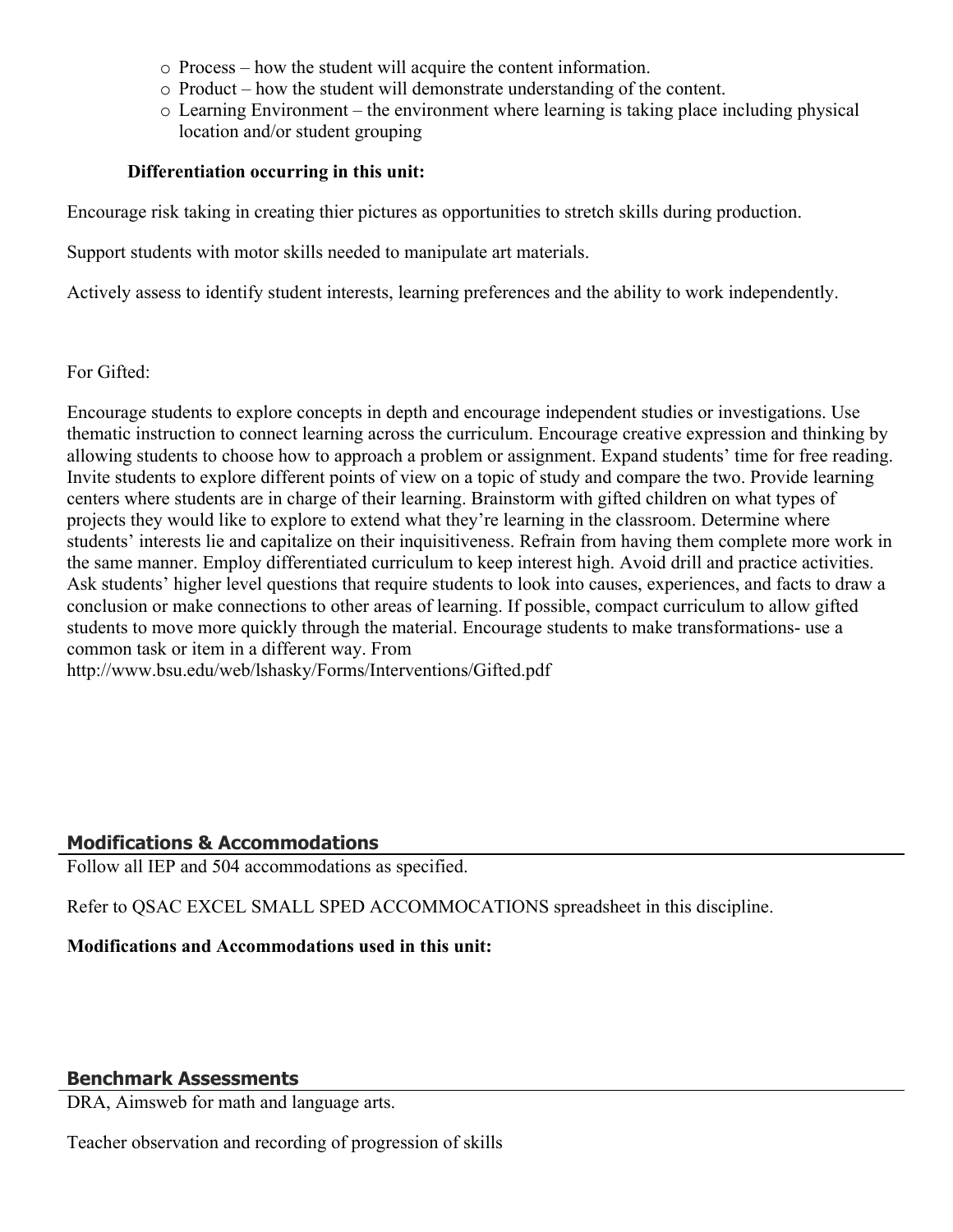#### **Formative Assessments**

Assessment allows both instructor and student to monitor progress towards achieving learning objectives, and can be approached in a variety of ways. **Formative assessment** refers to tools that identify misconceptions, struggles, and learning gaps along the way and assess how to close those gaps. It includes effective tools for helping to shape learning, and can even bolster students' abilities to take ownership of their learning when they understand that the goal is to improve learning, not apply final marks (Trumbull and Lash, 2013). It can include students assessing themselves, peers, or even the instructor, through writing, quizzes, conversation, and more. In short, formative assessment occurs throughout a class or course, and seeks to improve student achievement of learning objectives through approaches that can support specific student needs (Theal and Franklin, 2010, p. 151).

#### **Formative Assessments used in this unit:**

**Discussions** 

Frequent conferencing with students throughout the process. Making adjustments to instruction as needed.

## **Summative Assessments**

**summative assessments** evaluate student learning, knowledge, proficiency, or success at the conclusion of an instructional period, like a unit, course, or program. Summative assessments are almost always formally graded and often heavily weighted (though they do not need to be). Summative assessment can be used to great effect in conjunction and alignment with formative assessment, and instructors can consider a variety of ways to combine these approaches.

#### **Summative assessments for this unit:**

Teacher observation

Does it look like a heart?

Is there texture across the piece?

Was color glaze thoughtfully applied?